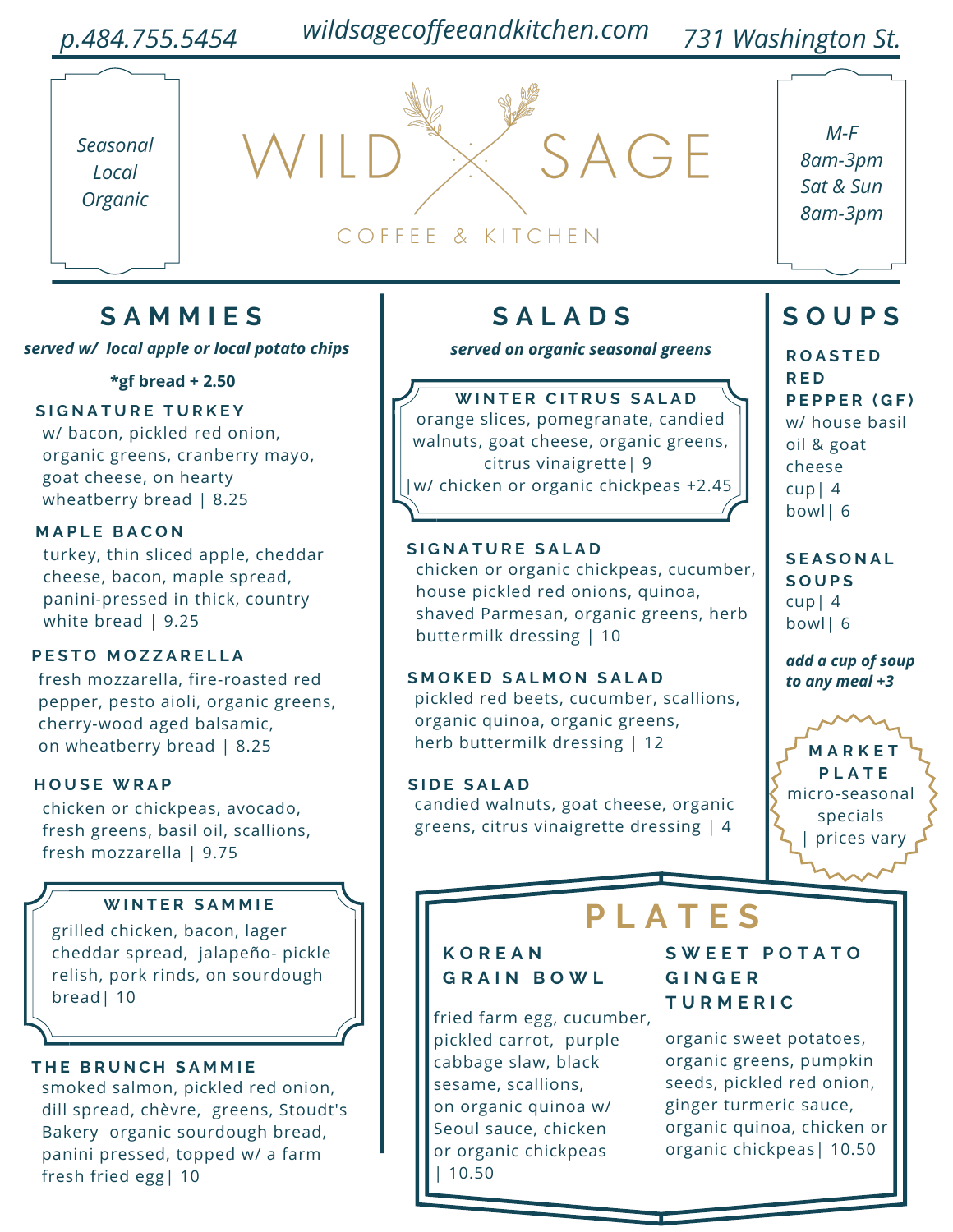

## DRINKS

### **C O F F E E & H O T D R I N K S**



\* oat milk +.40 \*almond milk +.40 \*coconut milk +.40

### **C O L D D R I N K S**

#### **F R A P S**

Md|3.85 Lg|4.85 C a r a m e l M o c h a Vanilla Bean

**I C E D L A T T E** Md|3.65 Lg|4.65 **I C E D C H A I**

**C O L D B R E W C O F F E E** Md|2.75 Lg|3.50

**H O U S E L E M O N A D E** Md|2.75 Lg|3.50

Md|2.75 Lg|3.25 **C O L D B R E W T E A** Lavender Lemon Blood orange Black Tea Honey Ginger

Md|3.65 Lg|4.65

**H O U S E K O M B U C H A** Md|3.25 Lg|3.75

#### **S M O O T H I E S**

organic banana, peanut butter, greens, milk, cocoa, chia **G R E E N M O N S T E R**

**P A R A D I S E** organic mango, pineapple, strawberry, coconut

**B L U E B R E E Z E** organic blueberries, lavender, hemp hearts

**2 0 o z | 6 . 5 0**